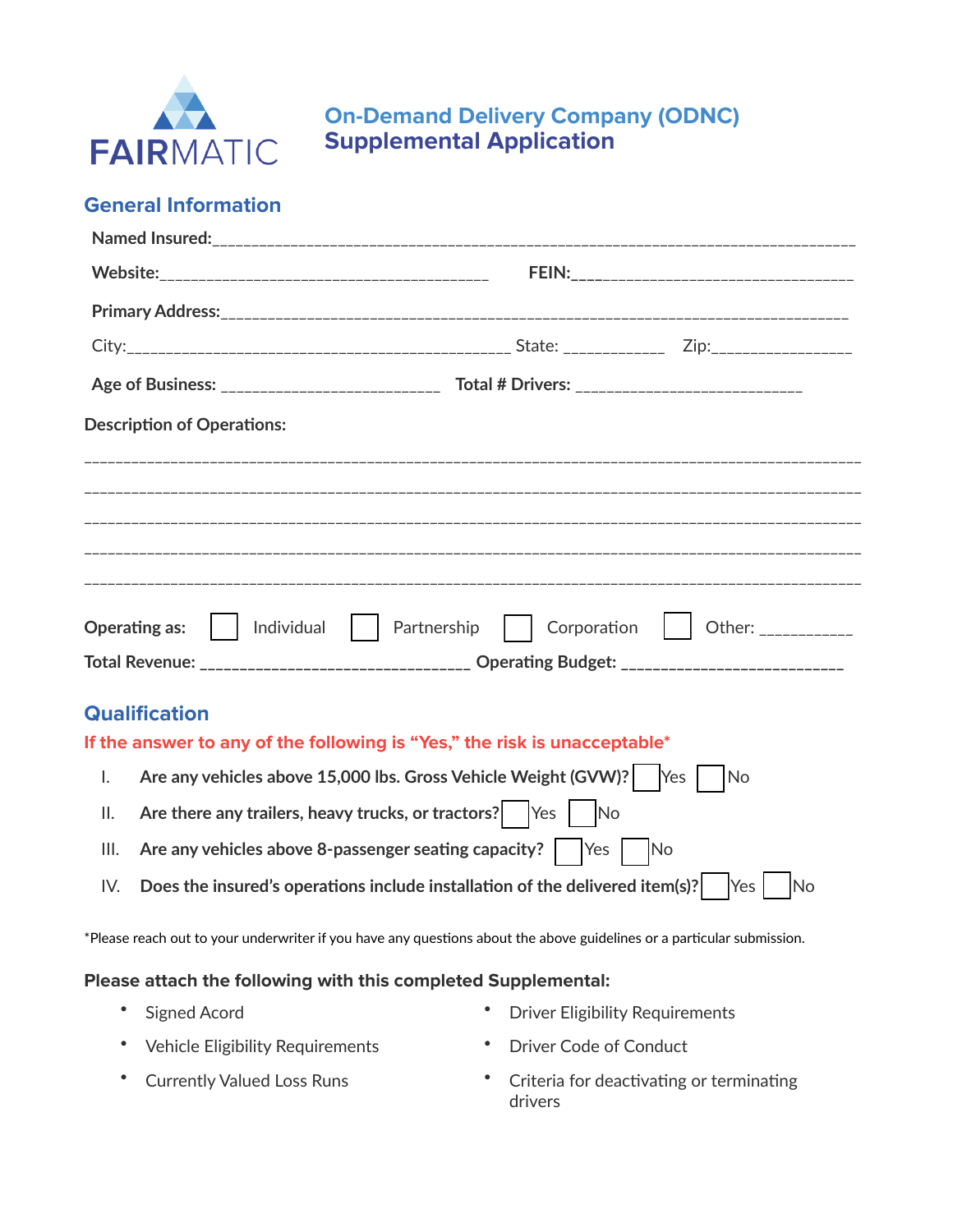### **Exposure Details**

In order to provide the most accurate quote, we will need the items below:

Total Annual Miles: \_\_\_\_\_\_\_\_\_\_\_\_\_\_\_\_\_\_\_\_\_

# States of Opera6on:\_\_\_\_\_\_\_\_\_\_\_\_\_\_\_\_\_\_\_\_\_\_\_\_\_\_\_\_\_\_\_\_\_\_\_\_\_\_\_\_\_\_\_\_\_\_\_\_\_\_\_\_\_\_\_\_\_\_\_\_\_\_\_\_\_\_\_\_\_\_\_\_

| City | $\begin{array}{ c } \hline \% \hline \end{array}$ Operations | $ $ City | $\left  \begin{array}{c} \% \  \  \circ \  \end{array} \right $ Operations |
|------|--------------------------------------------------------------|----------|----------------------------------------------------------------------------|
|      |                                                              |          |                                                                            |
|      |                                                              |          |                                                                            |
|      |                                                              |          |                                                                            |
|      |                                                              |          |                                                                            |

**I.** Are drivers allowed to transport passengers in addition to transporting goods?  $\Box$  Yes  $\Box$  No *If yes, you must apply for that coverage separately.*

#### **Vehicles**

| I.             | Do the insured own or lease any autos?<br><b>Yes</b><br>No                                  |
|----------------|---------------------------------------------------------------------------------------------|
| ΙΙ.            | Are you requesting to insure any vehicles that are owned or leased?  <br><b>IYes</b><br>lΝo |
|                | If yes, you must apply for that coverage separately.                                        |
| III.           | Are drivers allowed to drive vehicles rented or leased by the insured?<br><b>No</b><br>Yes  |
| IV.            | Do any employees use personal vehicles for business operations?<br><b>IYes</b><br><b>No</b> |
|                | If so, please describe:                                                                     |
|                |                                                                                             |
|                |                                                                                             |
|                |                                                                                             |
|                |                                                                                             |
| V.             | Are drivers required to provide evidence of their own Auto Insurance?   Yes<br>No           |
|                | If yes, how often is it verified that insurance is current?                                 |
|                |                                                                                             |
| <b>Drivers</b> |                                                                                             |
| ı.             | Are the drivers Independent Contractors? Or Employees?                                      |
| Ш.             | Does the insured have a driver incentive program?<br>Yes<br>No.                             |
| III.           | Please mark driver hiring requirements:                                                     |
|                | <b>MVR Reports</b><br>Criminal background check                                             |
|                | Drug check<br>Minimum age: $\frac{1}{2}$                                                    |
|                |                                                                                             |
|                | <b>Written Application</b><br>Minimum years licensed: _______                               |
|                | Other:                                                                                      |